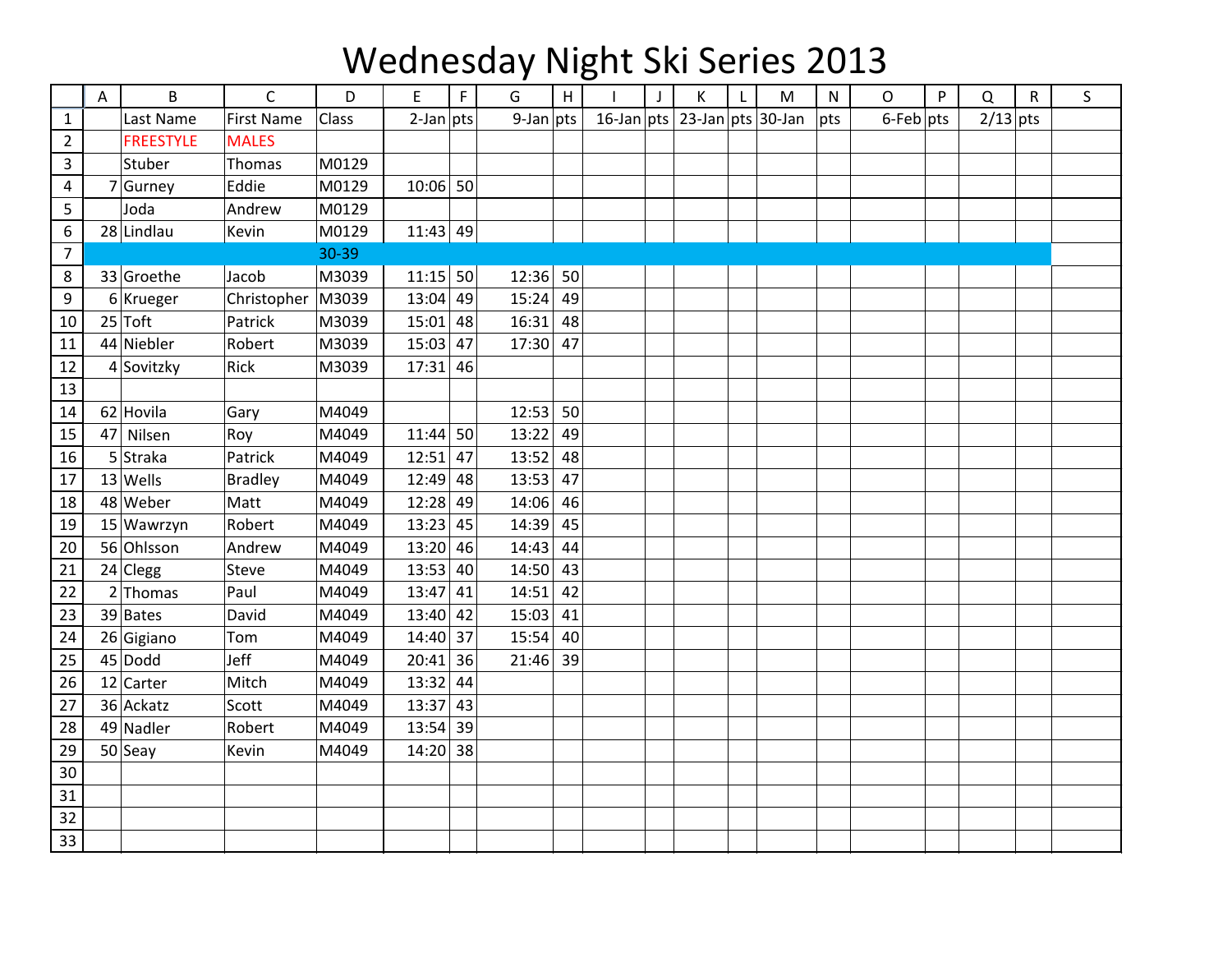## Wednesday Night Ski Series 2013

|    | A | B                | $\mathsf{C}$ | D     | E          | F  | G          | $\boldsymbol{\mathsf{H}}$ | $\mathbf{I}$ | К | L | M | N | O | P | Q | R | S |
|----|---|------------------|--------------|-------|------------|----|------------|---------------------------|--------------|---|---|---|---|---|---|---|---|---|
| 34 |   | 61 Jackson       | Scott        | M5059 |            |    | 13:31      | 50                        |              |   |   |   |   |   |   |   |   |   |
| 35 |   | $40$  Lob        | Patrick      | M5059 | 12:33      | 49 | 13:33      | 49                        |              |   |   |   |   |   |   |   |   |   |
| 36 |   | $22$ Joda        | Dan          | M5059 | $12:11$ 50 |    | 13:40      | 48                        |              |   |   |   |   |   |   |   |   |   |
| 37 |   | 21 Wikner        | Steven       | M5059 | $13:03$ 48 |    | 14:20      | 47                        |              |   |   |   |   |   |   |   |   |   |
| 38 |   | $16$ Jennik      | Peter        | M5059 | $13:20$ 46 |    | 14:33      | 46                        |              |   |   |   |   |   |   |   |   |   |
| 39 |   | 34 Hazard        | Jerry        | M5059 | 13:28      | 44 | 14:35      | 45                        |              |   |   |   |   |   |   |   |   |   |
| 40 |   | 63 Shabahzian    | Charlie      | M5059 | $13:27$ 45 |    | 14:42      | 44                        |              |   |   |   |   |   |   |   |   |   |
| 41 |   | 72 Lammers       | Joel         | M5099 |            |    | 14:46      | 43                        |              |   |   |   |   |   |   |   |   |   |
| 42 |   | 9Czaja           | Bill         | M5059 | $13:13$ 47 |    | 15:05      | 42                        |              |   |   |   |   |   |   |   |   |   |
| 43 |   | 41 Adelmeyer     | Keith        | M5059 | $14:14$ 43 |    | 16:00      | 41                        |              |   |   |   |   |   |   |   |   |   |
| 44 |   | 54 Erickson      | Allan        | M5059 | $15:06$ 42 |    | 16:01      | 40                        |              |   |   |   |   |   |   |   |   |   |
| 45 |   | 74 Dolan         | Steven       | M5059 |            |    | 17:49      | 39                        |              |   |   |   |   |   |   |   |   |   |
| 46 |   | 35 Davenport     | Tom          | M5059 | 19:58 41   |    |            |                           |              |   |   |   |   |   |   |   |   |   |
| 47 |   |                  |              |       |            |    |            |                           |              |   |   |   |   |   |   |   |   |   |
| 48 |   | 23 Winter        | Jim          | M6099 | $13:51$ 50 |    | 15:33      | 50                        |              |   |   |   |   |   |   |   |   |   |
| 49 |   | 10 Edwards       | Will         | M6069 | 14:29      | 48 | 16:36      | 49                        |              |   |   |   |   |   |   |   |   |   |
| 50 |   | $1$ McCarthy     | John         | M6060 | $14:21$ 49 |    | 16:41      | 48                        |              |   |   |   |   |   |   |   |   |   |
| 51 |   | 69 Bjodstrup     | Rick         | M6069 |            |    | 17:41      | 47                        |              |   |   |   |   |   |   |   |   |   |
| 52 |   | $3$ Gagner       | Jerry        | M6069 | $15:04$ 47 |    |            |                           |              |   |   |   |   |   |   |   |   |   |
| 53 |   |                  |              |       |            |    |            |                           |              |   |   |   |   |   |   |   |   |   |
| 54 |   | <b>CLASSICAL</b> | <b>MALES</b> |       |            |    |            |                           |              |   |   |   |   |   |   |   |   |   |
| 55 |   | $52$ Timm        | Paul         | M0139 | 13:33CL    |    | 50 16:53CL | 49                        |              |   |   |   |   |   |   |   |   |   |
| 56 |   | $20$ Joda        | <b>DAvid</b> | M0139 |            |    | 13:14CL    | 50                        |              |   |   |   |   |   |   |   |   |   |
| 57 |   | 68 Miller        | David        | M0139 |            |    | 29:26CL    | 48                        |              |   |   |   |   |   |   |   |   |   |
| 58 |   | 18 Truesdale     | Dan          | M4099 | 15:23CL    |    | 50 17:31CL | 50                        |              |   |   |   |   |   |   |   |   |   |
| 59 |   | 17 Kissner       | Tom          | M4099 | 18:50CL    |    | 49 19:46CL | 49                        |              |   |   |   |   |   |   |   |   |   |
| 60 |   | 31 Graham        | Mike         | M4099 | 19:33CL    |    | 47 20:56CL | 48                        |              |   |   |   |   |   |   |   |   |   |
| 61 |   | $51$ Timm        | Karl         | M4099 | 19:02CL    |    | 48 21:15CL | 47                        |              |   |   |   |   |   |   |   |   |   |
| 62 |   | 60 Delwiche      | Jim          | M4099 |            |    | 22:06CL    | 46                        |              |   |   |   |   |   |   |   |   |   |
| 63 |   | 42 Henningsen    | Henning      | M4099 | 23:24CL    |    | 45 26:44CL | 45                        |              |   |   |   |   |   |   |   |   |   |
| 64 |   | 43 Miller        | Greg         | M4099 | 24:09CL    |    | 44 27:41CL | 44                        |              |   |   |   |   |   |   |   |   |   |
| 65 |   | 64 Strickon      | Eliot        | M4099 |            |    | 28:00CL    | 43                        |              |   |   |   |   |   |   |   |   |   |
| 66 |   | 57 Coffey        | Joe          | M4099 |            |    | 31:24CL    | 42                        |              |   |   |   |   |   |   |   |   |   |